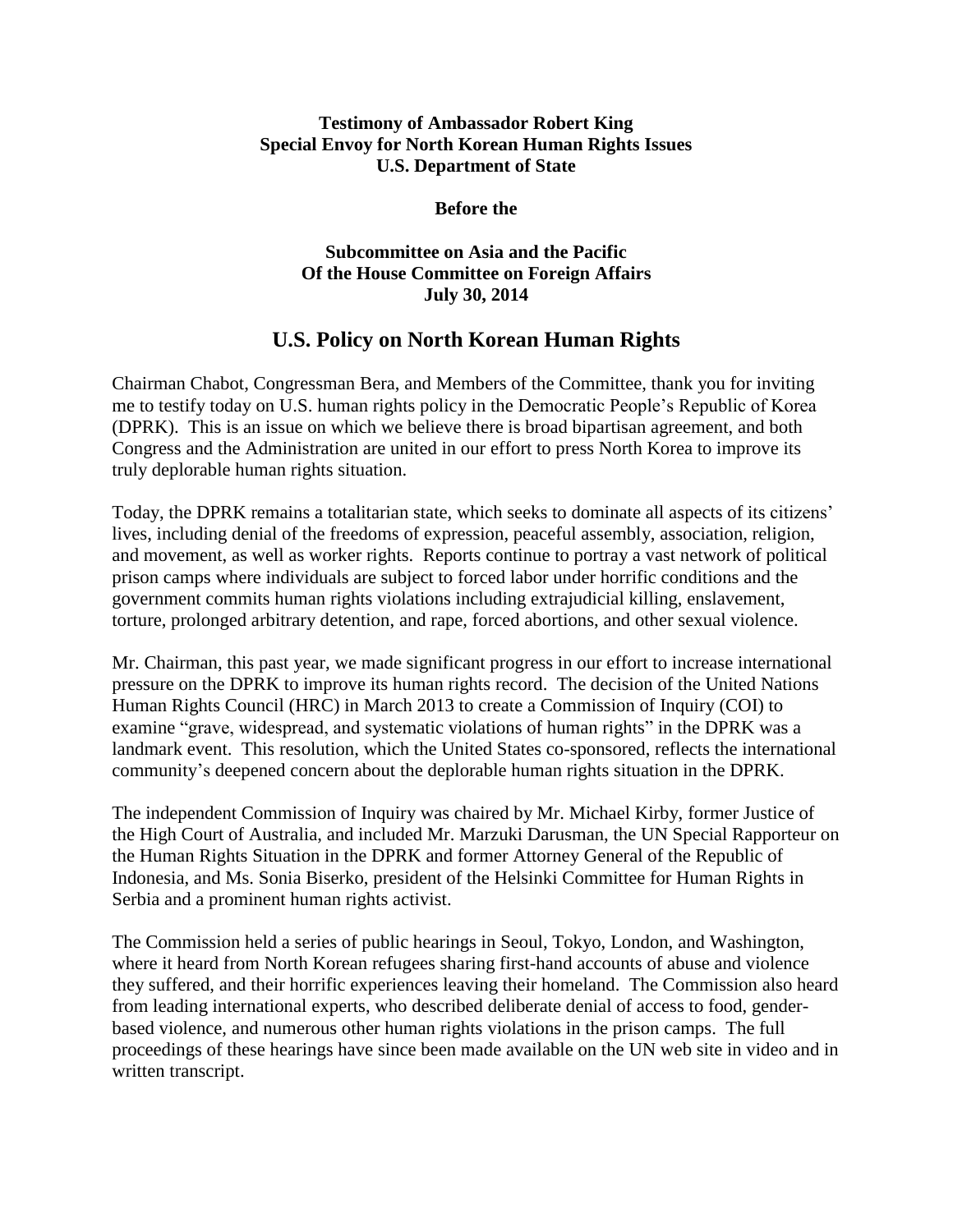At the completion of its investigation, the Commission issued a final report on February 17 of this year that concluded that systematic, widespread, and gross human rights violations have been and are being committed by the DPRK, its institutions, and its officials. The report further concluded that in many cases, these human rights violations by the DPRK government and its officials may "meet the high threshold required for proof of crimes against humanity in international law." The Commission's comprehensive 400-page report is the most detailed and devastating exposé of DPRK human rights to date, and it laid bare a brutal reality that is difficult, if not impossible, to imagine.

The Commission formally presented its final report to the UN Human Rights Council in Geneva in March of this year. After hearing from the Commission, the UN Human Rights Council—by an overwhelming vote approved a strongly-worded resolution praising the report and calling for accountability for those responsible for human rights violations. This resolution made clear that the international community has identified the DPRK as one of the worst human rights violators in the world.

This resolution—among many other things—called for the creation of a field office, or a "fieldbased structure," under the Office of the High Commissioner for Human Rights (OHCHR) to preserve and document evidence of atrocities committed in the DPRK and to support the future work of the Special Rapporteur on DPRK human rights issues.

At the request of the High Commissioner's office, South Korea has agreed to host this field office. We welcomed the decision to host this office, which will play an important role in maintaining visibility and encouraging action on the human rights situation in the DPRK.

Building on the momentum created by the UN Commission of Inquiry's report, the United States joined Australia and France in convening the UN Security Council's first-ever discussion of the human rights situation in North Korea. At this session on April 17, the Commission presented its report, and two North Korean refugees, Mr. Shin Dong Hyuk and Ms. Hyeonseo Lee spoke of their personal experiences in the DPRK before they escaped. Thirteen of the 15 members of the Security Council attended that discussion.

Council members expressed grave concern about the horrific human rights violations and crimes against humanity outlined in the Commission of Inquiry report and urged the DPRK to comply with the report's recommendations and to engage with United Nations human rights agencies. Council members emphasized the importance of accountability for human rights violations, and many expressed support for Council consideration of the Commission of Inquiry's recommendation of referral of the situation in North Korea to the International Criminal Court (ICC). They expressed support for the UN Human Rights Council's decision to extend the mandate of the Special Rapporteur on human rights in the DPRK and to establish a field-based office to strengthen monitoring and documentation of human rights abuses to ensure accountability.

In May, the United States participated in the UN Human Rights Council's Universal Periodic Review (UPR) of North Korea. The UPR is a mechanism to assess each country's human rights record, and puts *all* UN member-countries on the agenda of the Council for review. The UPR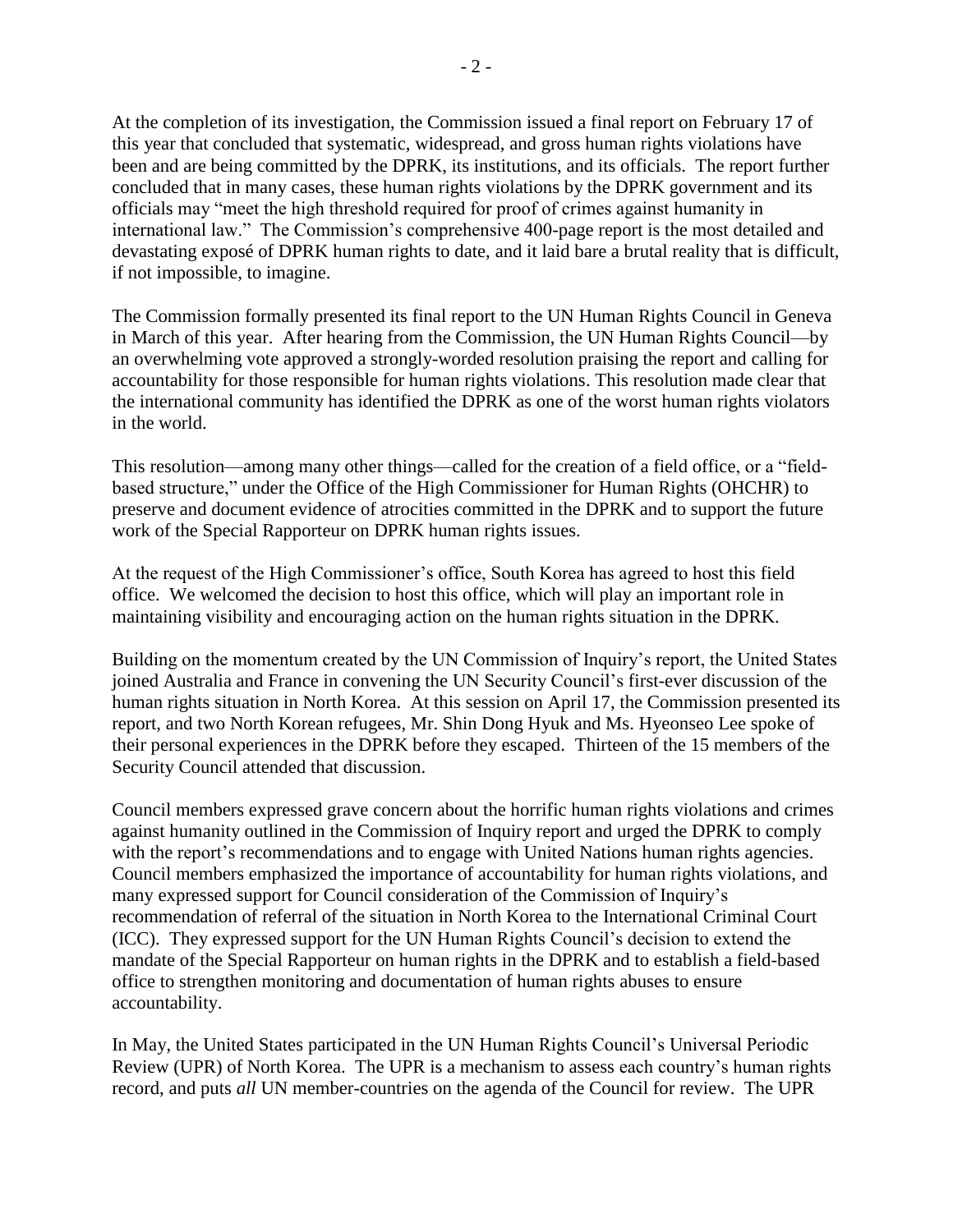process provides the international community with another tool to discuss the situation in the DPRK, as well as provide recommendations to address it.

Most recently, on June 18, the Special Rapporteur on DPRK human rights, Mr. Marzuki Darusman, gave his report on the human rights situation to the UN Human Rights Council.

As I participated in these UN sessions, two things struck me. First, it is clear that the DPRK is feeling growing international pressure. The mounting criticism of its human rights record has clearly struck a chord in Pyongyang, which responded by condemning the Commission's report and issuing its own reports on human rights in the United States and the Republic of Korea.

Second, with a growing number of countries standing up for North Korean human rights, the DPRK has very few supporters left. At the UN Human Rights Council session in June, only a handful of countries were supportive of the DPRK—most protested the singling out of one country and did not comment on the substance of the human rights violations. The countries who defended the DPRK were among the world's worst human rights violators—Belarus, Cuba, Iran, Syria, and Zimbabwe.

China's statement at the June session was especially noteworthy. China objected to countryspecific reports in general, but mainly defended itself against the criticism in both the Commission's and the Special Rapporteur's report against its refoulement of refugees from the DPRK who were attempting to escape through Chinese territory. The Chinese did not defend the DPRK's human rights record.

As I look back over what has taken place already this year to focus attention on the human rights record of North Korea, I am reminded of Commission of Inquiry Chair Michael Kirby's statement when he presented the Commission's report. With the body of evidence of the North Korean human rights situation, he said, no one can now say "We did not know."

Mr. Chairman, I would like to say a few words about another critical issue related to North Korean human rights: our efforts to increase North Koreans' access to information. When the Commission of Inquiry presented its report to the UN Human Rights Council, it also released a 20-minute documentary, highlighting testimony of North Korean defectors. Because North Korea is one of the most closed societies on this planet—where internet access is reserved for a very tiny elite—ordinary North Koreans had no way to see the documentary, let alone any independent news about the abuses taking place inside their own country today.

While this information blockade makes it nearly impossible for North Koreans to read the Commission's report or watch the video, we have recently seen modest indications that information from outside is becoming more available in North Korea.

It is still illegal to own a tunable radio that permits anything other than state-controlled information channels. However, the latest Broadcasting Board of Governors (BBG) study, a survey of 350 North Korean refugees and travelers who were interviewed outside of North Korea, found that: